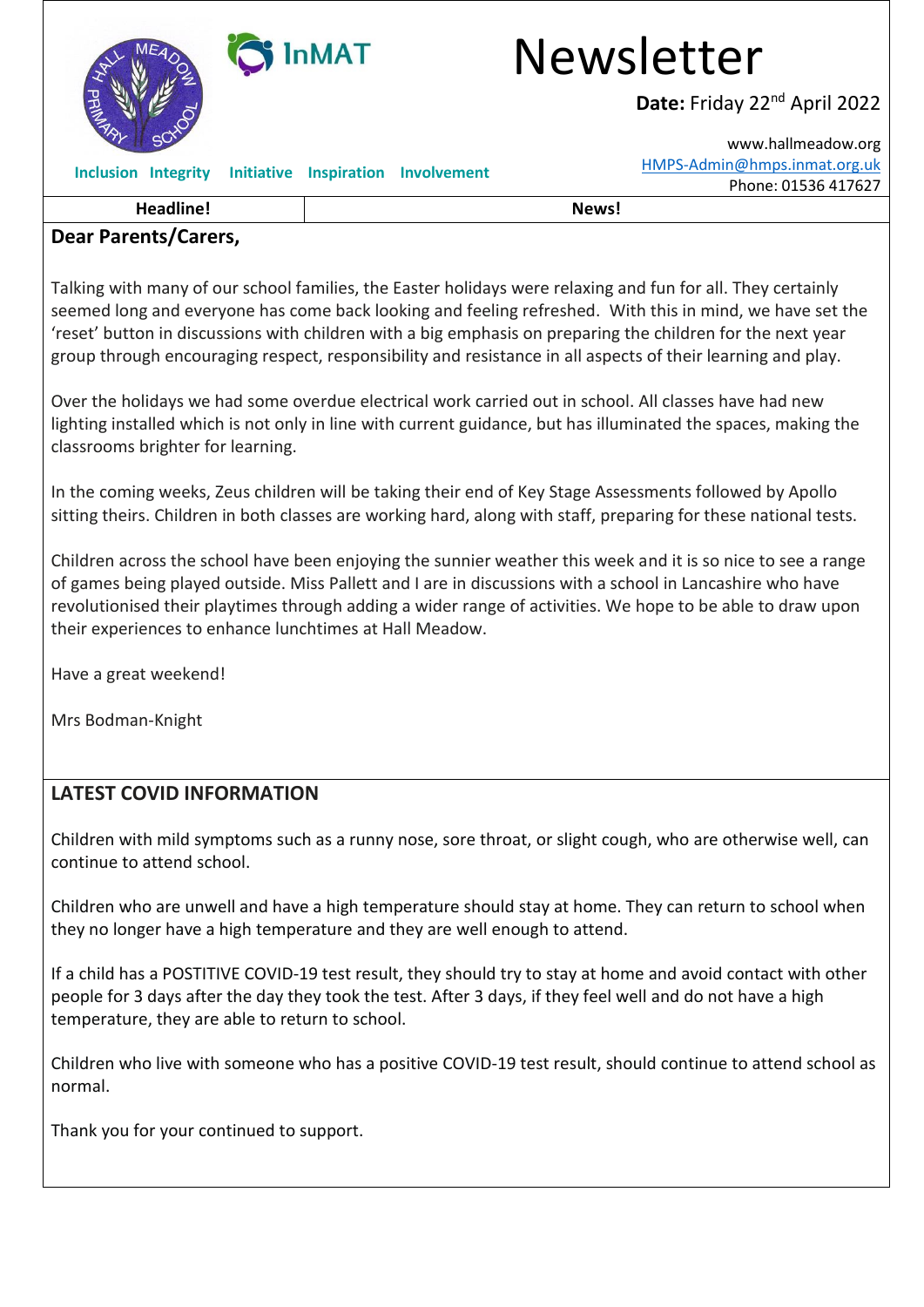## **STEPS FROM SIDE PATH**

We are aware that the steps leading up to school from the side path, are deteriorating.

We are in discussion with North Northamptonshire Council regarding this safety matter.

# **IRIS CLASS 2022-23**

This week saw the release of the admissions for Reception classes in September. I am delighted to say we are oversubscribed with 30 children being allocated a place at Hall Meadow and others already on a waiting list. This includes 14 siblings of children already in our school.

Thank you to all those who are continuing to celebrate and share positive thoughts on our wonderful school. I realise I am very biased, but Hall Meadow is continuing to evolve and with your continued support we are in a strong position in yet another low birth rate year.

For those with places, we will be in touch soon with induction dates.

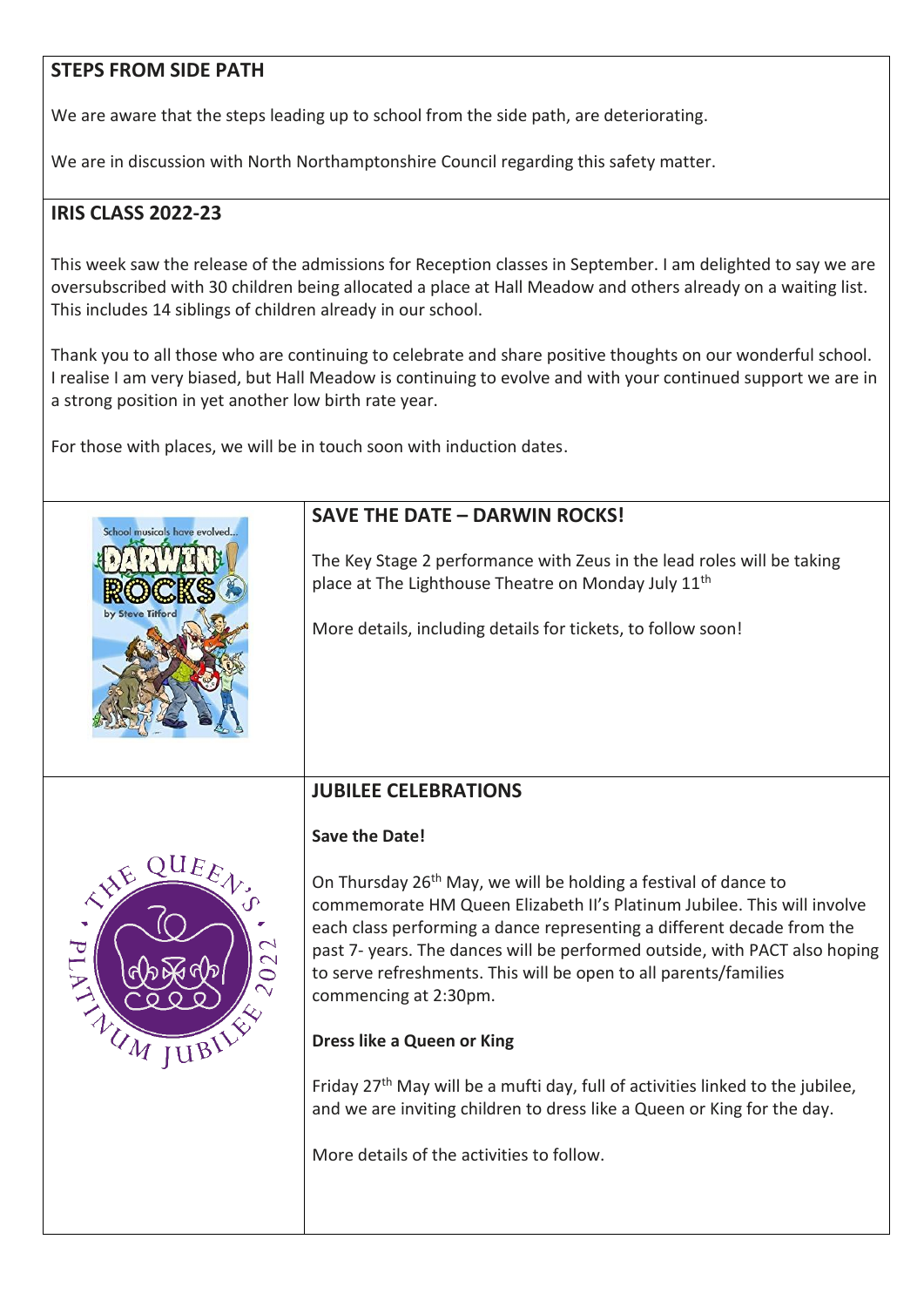## **PACT**